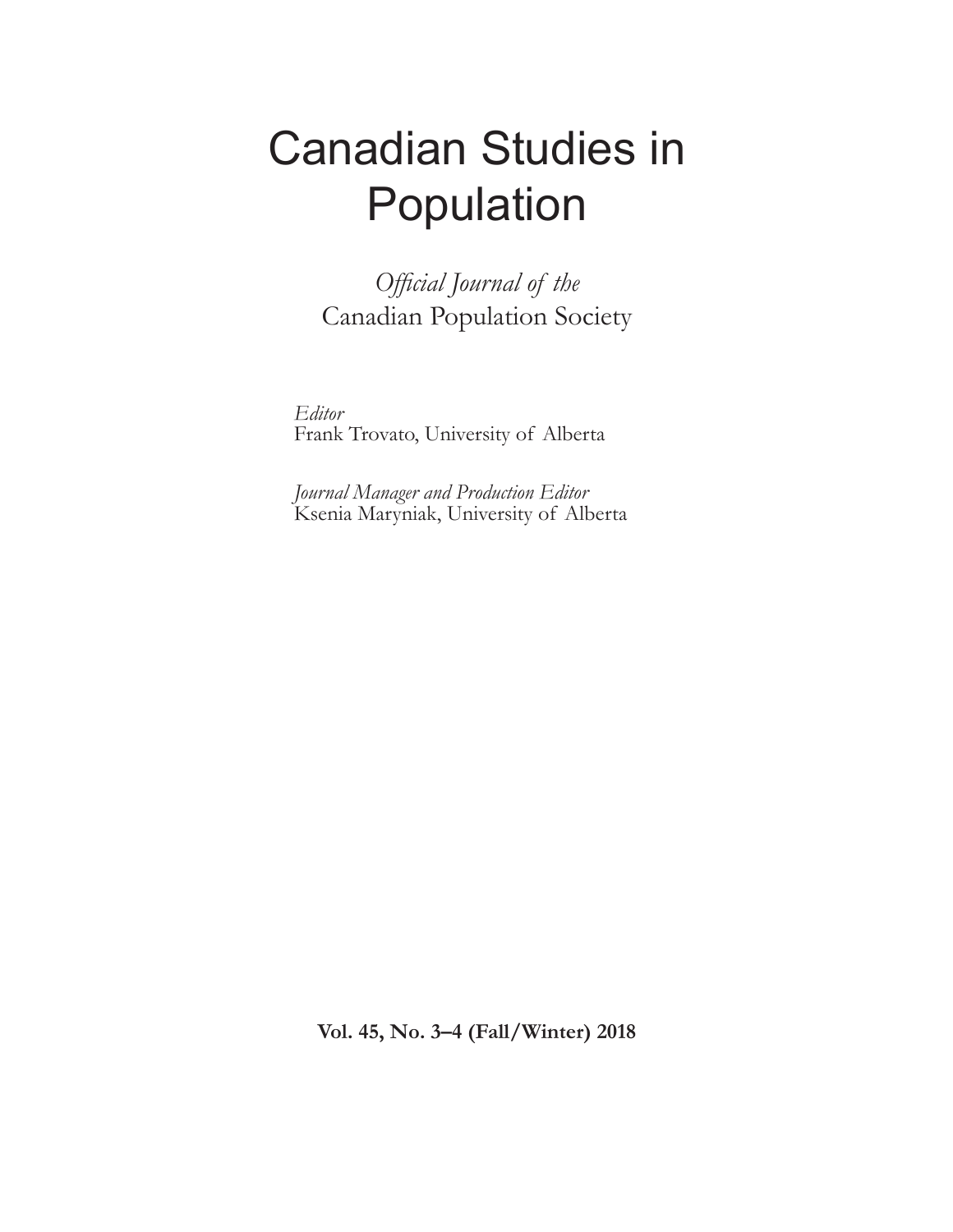### **Department of Sociology, University of Alberta**

© 2018 by the Canadian Population Society and the Department of Sociology, University of Alberta, Edmonton All rights reserved. Published 2018

ISSN 0380-1489

Frank Trovato, Editor Ksenia Maryniak, Journal Manager, Production Editor, and Book Reviews Editor

*Canadian Studies in Population* (*CSP*) is indexed in the *Web of Science*, the largest and most comprehensive citation index available. All articles published in *CSP* since 2009 are indexed and abstracted in the Social Sciences Citation Index, Journal Citation Reports/Social Sciences Edition, and in Current Contents/Social and Behavioral Sciences.

*CSP* is hosted online by the University of Alberta Libraries at journals.library.ualberta.ca/csp, with links posted on the CPS website at www.canpopsoc.ca/publications/journal.

*Canadian Studies in Population* was founded in 1974 by Dr. P. Krishnan, Professor Emeritus at the University of Alberta, and is published with the support of the Canadian Population Society and the Department of Sociology, University of Alberta.

Funding for *Canadian Studies in Population* is provided by the Social Sciences and Humanities Research Council of Canada (SSHRC).